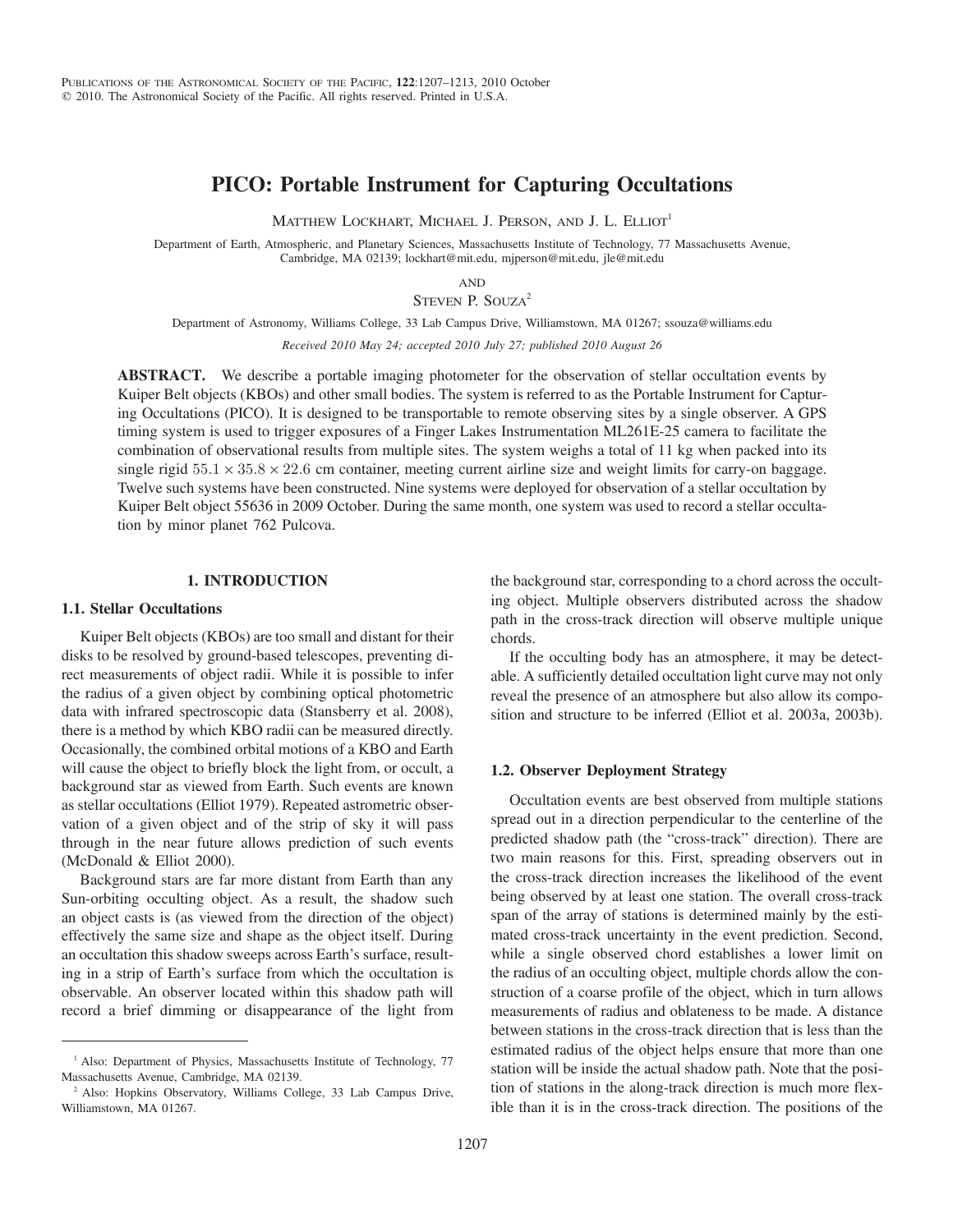stations need not form an actual line or have any particular along-track spacing or span.

A one-sigma uncertainty of 20 mas in the position of a KBO at a distance of 40 AU translates to an uncertainty of roughly 600 km in the cross-track position of the predicted shadow path. A hypothetical campaign to observe an occultation by a KBO with a radius of 300 km might involve seven stations with a cross-track spacing of 300 km for a total cross-track span of 1800 km (two object radii plus one sigma of uncertainty on either side of the predicted centerline). Given the likelihood of some of those stations being unable to observe due to weather, the campaign would benefit from still more stations. The number of stations may also be increased in order to allow for more than one sigma of uncertainty in the position of the centerline. The successful observing campaign described by Elliot et al. (2010) incorporated 18 stations spread across 5920 km in the cross-track direction, with 11 stations having favorable weather and two of those stations observing the occultation.

Based on a sample of 29 bright KBOs and an assumption of 1 s exposures and a minimum acceptable signal-to-noise ratio (S/N) of 10, Elliot & Kern (2003) estimate that roughly six events per year should be observable by portable telescopes with apertures of 0.36 m. The number of observable events is increased by the existence of larger (though fixed) telescopesof-opportunity in numerous locations around the world. As a result, the rate at which a given research group can observe occultations is less likely to be limited by a lack of events to observe than by the availability of funding, observers, and equipment for observation campaigns.

# 2. SYSTEM MOTIVATION

In order to usefully constrain the radius or shape of an occulting body, photometric data must have certain qualities. First, the occulted star should be well exposed in each (out-of-occultation) frame, providing a high per-frame S/N. Second, the exposure time of each frame should be short, and dead time between frames should be minimized, in order to record the event in detail. Third, detector read noise should be low enough that it is less significant than photon noise from the star and occulting body. Fourth, the midtimes of all exposures must be recorded accurately. If multiple stations observe an event, they must use a common time base.

Several constraints make this sort of data difficult to record. First, most occultations involve dim stars, as the sky is more densely populated with these than with bright stars. Light is in short supply and so detector quantum efficiency must be high. Second, occultations are brief, usually being visible for only a few seconds from a given site. This requires that frames be recorded at a fast cadence, further reducing the amount of light collected in each frame. Third, computers are generally poor sources of timing information. Most operating systems cannot guarantee that exposures of a detector under their control will be started or ended at precise times or precise intervals. Timing information must be obtained from a GPS timing system or some other external source.

Any given occultation event is likely to only be observable from a small fraction of Earth's dry land. As a result, observing occultations necessarily involves travel. If observers can carry their detector hardware with them as carry-on luggage, there are fewer opportunities for loss, delay, or theft of that hardware to prevent successful observations. An ideal occultation camera system must be rugged enough to endure rough handling and small and light enough to be treated as carry-on luggage. At the time of this writing the de facto standard size and weight limits for carry-on luggage in the USA are  $22 \times 14 \times 9$  inches (approximately  $56 \times 36 \times 23$  cm) and 40 pounds (approximately 18 kg).

The Portable Occultation, Eclipse, and Transit System (POETS) is a high-speed imaging photometer system developed jointly by Williams College and the Massachusetts Institute of Technology (MIT) (Souza et al. 2006; Gulbis et al. 2008). POETS consists of a low-read-noise Andor iXon frame-transfer camera, a GPS timing system, and a small desktop computer. Reads of the frame-transfer CCD are triggered by a configurable clock signal from the GPS. The camera provides  $512 \times$  $512$  16  $\mu$ m pixels. Frame-transfer capability virtually eliminates delay between exposures, while GPS triggering ensures that exposure midtimes are accurately known and that exposures are of equal length. The camera communicates with the computer via a custom PCI card and so a desktop computer is required.

A complete POETS system fits inside two carry-on-sized carrying cases (each having approximate dimensions  $54 \times 34 \times$ 27 cm) weighing a total of 30 kg and is designed to be carried by a pair of observers traveling together. POETS has been used to observe stellar occultations by Pluto and Charon (Gulbis et al. 2006; Elliot et al. 2007; Person et al. 2008).

In mid-2009 the MIT Planetary Astronomy Laboratory recognized a need for an occultation camera system which was less expensive than POETS and so could be acquired in larger numbers. The resulting system design is called the Portable Instrument for Capturing Occultations (PICO). PICO resembles POETS, but trades frame-transfer capability for drastically reduced cost (\$5000 per PICO system versus \$38,000 per POETS system in 2009 dollars), a roughly 50% reduction in size and weight, and an increase in ruggedness.

## 3. SYSTEM DESCRIPTION

Each PICO system consists of a CCD camera, a GPS timing system, and a laptop computer. Camera exposures are triggered by clock pulses generated by the GPS. The Lenovo IdeaPad S12 laptop is used to configure the camera, store frames, and control the GPS trigger signal. A system schematic is shown in Figure 1.

Portable instruments are often assembled in the dark and by observers who are new to the hardware. Fortunately, the combination of connectors used by the five signal cables and three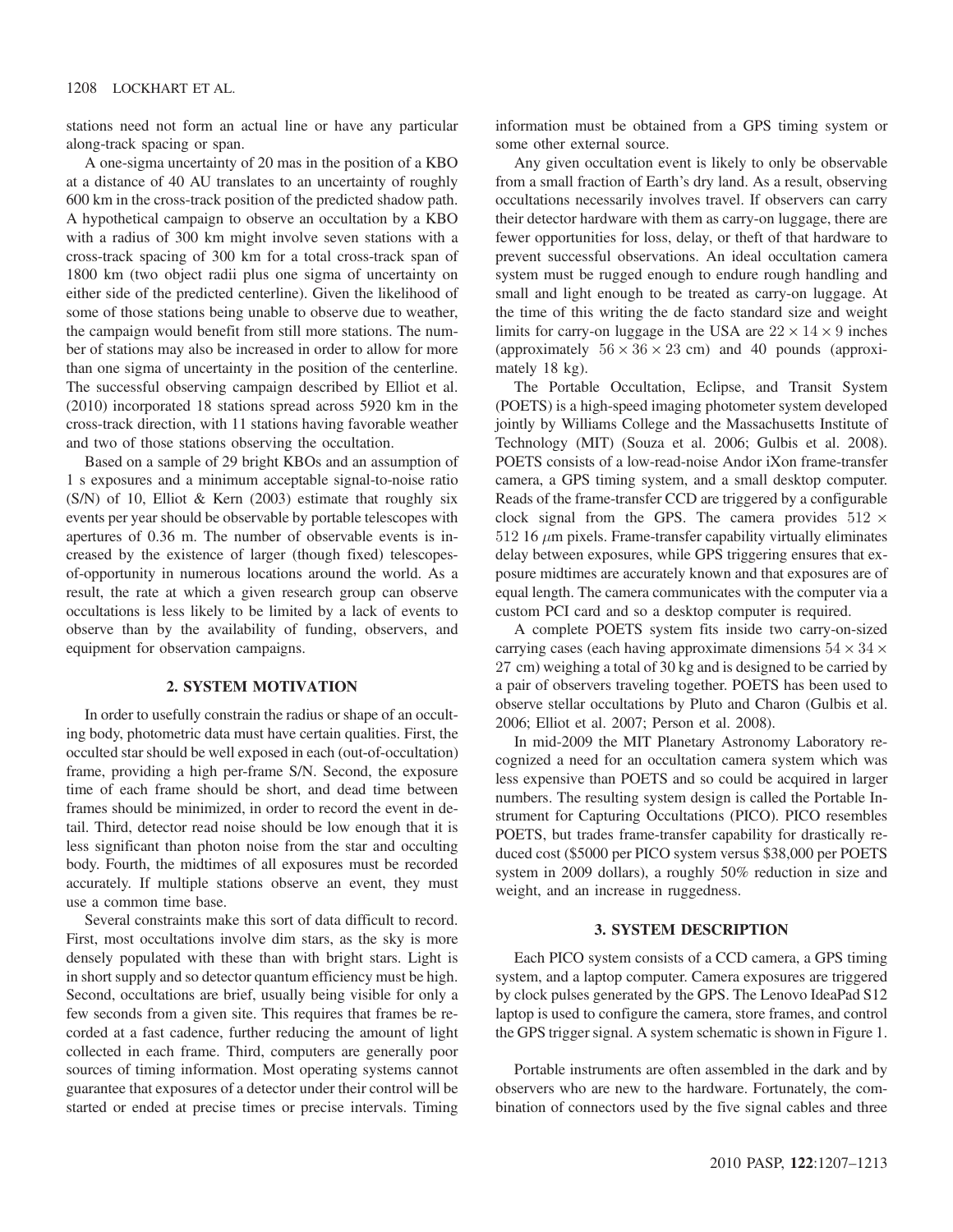# PORTABLE INSTRUMENT FOR CAPTURING OCCULTATIONS 1209



FIG. 1.—Schematic of a PICO system. The "breakout" cable connected to the GPS timing system splits the DB15 multifunction connector on the rear panel of the GPS into a DB9 serial connector and a barrel connector (not shown) for DC power input. Note that the trigger signal is independent of the computer. Note also that, except for the presence of an unused second BNC connector on the rear panel of the GPS (which will do no harm if it is inadvertently connected to the trigger cable), there is only one way to assemble the system.

power supplies renders it impossible for an observer to assemble a PICO system incorrectly in such a way that harm is done. Except for the presence of an unused second BNC connector on the rear panel of the GPS (which will do no harm if it is inadvertently connected to the trigger cable), there is only one way to assemble the system.

The switching power supplies for the laptop, camera, and GPS accept input at 100–240 V AC and 50 or 60 Hz and so can be operated nearly anywhere in the world without the need for outboard transformers. Each system is stored and carried in a foam-padded, waterproof Hardigg/Storm model iM2500 case. A complete system in its case, shown in Figure 2, has dimensions  $55.1 \times 35.8 \times 22.6$  cm and weighs a total of 11 kg.

#### 3.1. Camera

PICO uses a Finger Lakes Instrumentation ML261E-25 camera, which is based on the Kodak KAF-0261E CCD sensor. It provides  $512 \times 512$  20  $\mu$ m pixels. When used with a 0.36 m diameter  $f/11$  Celestron SCT (a typical telescope-of-opportunity), this results in a pixel scale of  $1^{\degree}$  pixel<sup>-1</sup>.

A three-stage thermoelectric cooling device is able to maintain the sensor at 50°C (or better) below ambient temperature, ensuring that dark current is negligibly small in the roughly 1 s exposures used in occultation observations (see § 4.1).

The sensor can be read out at either 1.0 MHz or 2.8 MHz. In either mode the read noise varies between  $12 e^{-}$  pixel<sup>-1</sup> and 15 e<sup>-</sup> pixel<sup>-1</sup> from unit to unit. In principle, reading a 512  $\times$ 512 array of pixels at 2.8 MHz should require just under 0.1 s. In reality, the interframe time is larger; see § 4.1 for details. Binning and subframing are supported and can be employed to reduce the amount of time lost.



FIG. 2.—A complete PICO system in its case. Cables and power supplies (not visible) are stored beneath the laptop computer at left. The camera is stored at upper right. The GPS timing system is stored at lower right. The empty recess at far lower right provides storage space for camera mounting hardware and other accessories. Wheels (at left) and a retractable towing handle (at right, not visible) reduce observer fatigue during travel.

The camera is outfitted with a Uniblitz 25 mm high-speed shutter in place of the default 41 mm shutter. This reduces the delay between the receipt of a trigger signal and the beginning of an exposure. This also reduces the vignetting effect of the shutter, which is most significant at short exposure times.

The camera is controlled by Diffraction Limited MaxIM DL software via a USB 2.0 port on the control computer. External triggering of an exposure is accomplished by momentarily raising pin 5 of the camera's mini-DIN AUX port from TTL low  $(0 V)$  to TTL high  $(+5 V)$ . The external trigger signal controls the start time of each exposure and the cadence of the exposures. The duration of each exposure and the total number of exposures to be recorded remain under the control of MaxIM DL.

## 3.2. GPS

A Spectrum Instruments TM-4 GPS timing system is used to provide the trigger signal used by the camera. The GPS is operated from the control computer via a serial cable and a Keyspan USA-19HS USB-to-serial adaptor. Vendor-supplied software running on the control computer is used to monitor the status of the GPS (time, position, and number of satellites in use) and to control the device's "programmed output pulse" (POP)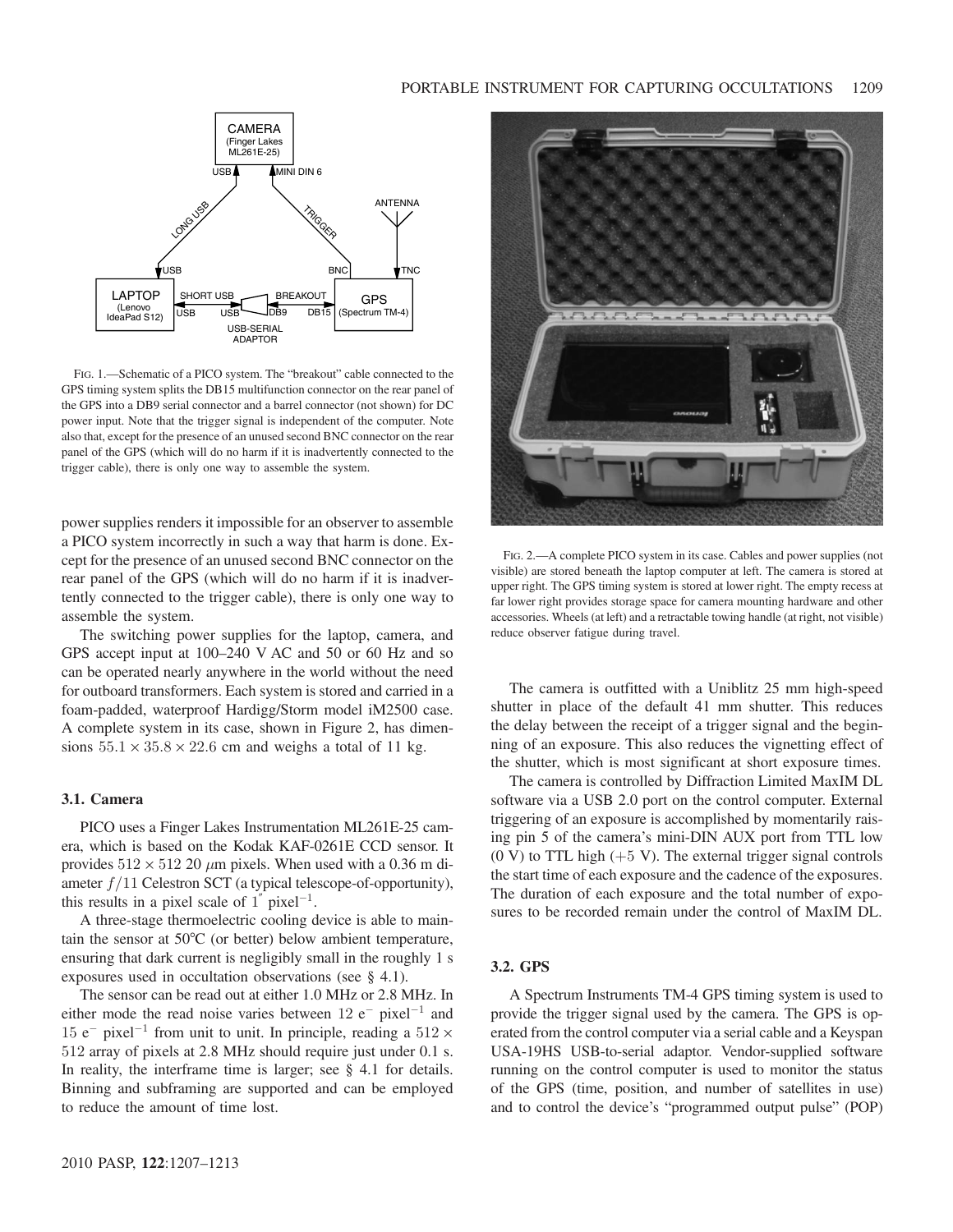trigger output. The POP signal is output via a BNC connector on the rear panel of the GPS. A custom-made 5 m cable carries the POP signal from the GPS to the camera. The GPS is rated to deliver timing pulses with submicrosecond accuracy.

#### 3.3. Occultation Observation Procedure

Prior to an occultation observation, the observer powers the camera and GPS to allow the CCD to cool and the GPS to find its location and time. Recording of bias frames and twilight flatfield frames, as well as location of the target field, can be performed without the aid of GPS triggering. The observer then uses MaxIM DL to configure the camera to record a series of GPS-triggered frames, specifying the exposure time for each frame and the total number of frames to be recorded and instructing the camera to listen for trigger pulses. Next, the observer uses the GPS software to schedule a series of trigger pulses, specifying the exact start time of the series, the cadence of the pulses, and the duration of each pulse. A duration of 10 ms has proven sufficient to trigger the camera consistently. At the scheduled time the GPS will begin outputting trigger pulses and the camera will record frames in response. When the total number of frames to be recorded is reached, MaxIM DL stops recording. The GPS trigger pulse series is stopped manually by the observer.

## 4. OBSERVATIONS

At the time of this writing, PICO systems have been used in one attempted observation of a stellar occultation by a KBO. A summary of this attempt, testing data, and an observation of a stellar occultation by an asteroid are presented here.

#### 4.1. Bench Testing

Gain and read noise were determined by recording two bias frames and two flat-field frames at a detector temperature of  $-30^{\circ}$ C and applying the formulae from Massey & Jacoby (1992):

$$
gain = \frac{(\bar{F}_1 + \bar{F}_2) - (\bar{B}_1 + \bar{B}_2)}{\sigma_{(F_1 - F_2)}^2 - \sigma_{(B_1 - B_2)}^2}
$$
(1)

read noise = 
$$
\frac{\text{gain} \cdot \sigma_{(B_1 - B_2)}}{\sqrt{2}},
$$
 (2)

where  $\bar{B}$  is the mean value of all pixels of a given bias frame,  $\bar{F}$ is the mean value of all pixels of a given flat-field frame,  $\sigma_{(F_1-F_2)}$  is the standard deviation of all pixels of the difference of two flat-field frames, and  $\sigma_{(B_1-B_2)}$  is the standard deviation of all pixels of the difference of two bias frames. Gain and readnoise measurements for the 12 cameras are included in Table 1.

Dark current was determined by recording one bias frame and one 60 s dark frame at a given detector temperature and applying the formula:

$$
dark current = \bar{D} - \bar{B}, \qquad (3)
$$

where  $\bar{D}$  is the mean value of all pixels of a given dark frame and  $B$  is the mean value of all pixels of a given bias frame. Darkcurrent measurements for the 12 cameras are included in Table (2).

Note that, with the exception of the camera with serial number 032, the performance of the cameras is approximately within

PICO GAIN AND READ NOISE AT  $-30^{\circ}$ C. 1.0 MHz 2.8 MHz Gain Read Noise Gain Read Noise PICO system letter Camera serial number  $(e^{-}ADU^{-1})$   $(e^{-})$   $(e^{-}ADU^{-1})$   $(e^{-})$ A . . .. . . . .. . . . .. . . . 017 1.95 12.9 1.81 11.7 B . . .. . . . .. . . . .. . . . 012 2.31 14.9 2.10 14.8 C . . .. . . . .. . . . .. . . . 032 1.98 13.6 1.83 13.9 D . . .. . . . .. . . . .. . . . 059 2.37 14.5 2.18 14.6 E . . .. . . . .. . . . .. . . . 036 1.92 12.9 1.86 13.5 F . . .. . . . .. . . . .. . . . 044 1.97 13.2 1.80 13.4 G . . .. . . . .. . . . .. . . . 008 2.00 13.2 1.82 13.4 H . . .. . . . .. . . . .. . . . 004 1.99 14.0 1.84 13.9 I . . . .. . . . .. . . . .. . . . 011 1.99 13.4 1.80 13.2 J . . . .. . . . .. . . . .. . . . 040 2.02 13.6 1.85 13.5 K . . .. . . . .. . . . .. . . . 013 2.00 13.4 1.82 13.4 L . . .. . . . .. . . . .. . . . 058 2.25 13.3 2.05 14.0 Mean ............. 2.06 13.6 1.90 13.6 Mfg. spec. . . ..... … 12 … 12

TABLE 1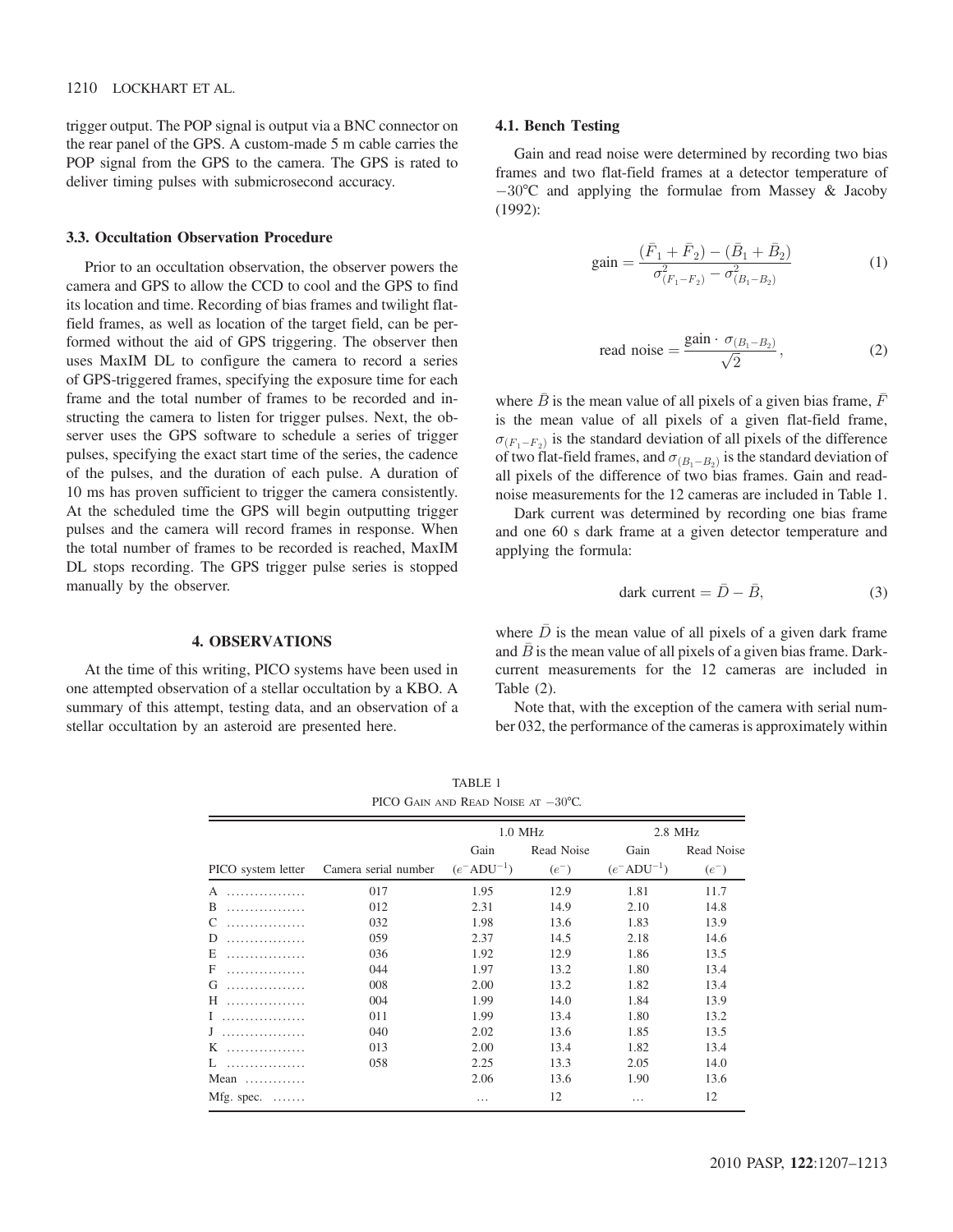TABLE 2 PICO DARK CURRENT AT VARIOUS TEMPERATURES

|                       |                         | $-30^{\circ}$ C                            | $-20^{\circ}$ C | $-10^{\circ}$ C | $0^{\circ}$ C |
|-----------------------|-------------------------|--------------------------------------------|-----------------|-----------------|---------------|
| PICO system<br>letter | Camera serial<br>number | $ADU$ minute <sup>-1</sup><br>$pixel^{-1}$ |                 |                 |               |
| A<br>.                | 017                     | $\overline{4}$                             | 15              | 45              | 92            |
| B<br>.                | 012                     | 7                                          | 12              | 29              | 48            |
| C<br>.                | 032                     | 18                                         | 31              | 72              | 133           |
| D<br>.                | 059                     | $\overline{2}$                             | 11              | 24              | 46            |
| E<br>.                | 036                     | ${<}0.5$                                   | 11              | 29              | 56            |
| F<br>.                | 044                     | 1                                          | 10              | 26              | 53            |
| G<br>.                | 008                     | 6                                          | 17              | 36              | 65            |
| H<br>.                | 004                     | 3                                          |                 | 24              | 44            |
| I<br>.                | 011                     | 6                                          | $\overline{4}$  | 19              | 40            |
| I<br>.                | 040                     | ${<}0.5$                                   | 17              | 23              | 52            |
| K<br>. <b>.</b>       | 013                     | ${<}0.5$                                   | 5               | 20              | 40            |
| .                     | 058                     | ${<}0.5$                                   | 11              | 24              | 40            |
| Mean<br>.             |                         | 3.92                                       | 12.1            | 30.9            | 59.1          |
| Mfg. spec. $\degree$  |                         | $3 - 30$                                   |                 |                 |               |

NOTE.—1.0 MHz read mode used.

<sup>a</sup> The manufacturer's specification of 0.1–1 e<sup>-</sup> s<sup>-1</sup>pixel<sup>-1</sup> at -30°C has been converted to ADU/minute/pixel using an assumed gain of  $2 e$ -ADU<sup>-1</sup>.

the manufacturer's read-noise specification of  $12 e$ -ADU<sup>-1</sup> and dark-current specification of  $0.1-1$  e<sup>-s-1</sup>pixel<sup>-1</sup> at  $-30^{\circ}$ C.

Long sequences of exposures were recorded and timed to determine the amount of interframe time required to read the CCD and store the data. These sequences were recorded in 2.8 MHz read mode and used internal triggering (in which the camera does not wait for a GPS trigger pulse before proceeding from one exposure to the next). A sequence of 120 1 s light frames, without any pixel binning, was recorded in 211 s, for an interframe time of  $0.76$  s frame<sup>-1</sup>. A sequence of 120 0.5 s light frames, using  $2 \times 2$  binning, was recorded in 138 s, for an interframe time of  $0.65$  s frame<sup>-1</sup>. See Table 3 for details.

## 4.2. Comparison of POETS and PICO Baseline **Photometry**

Test light curves were obtained for a  $m<sub>v</sub> = 11$  star using both POETS and PICO. Both sets of 1 s exposures were obtained on the same night, using the same 0.36 m telescope, and at comparable air masses. No filter was used. Photometric reduction of both data sets was performed using the same comparison star and a variety of aperture radii. For both data sets an aperture radius of six pixels resulted in the lowest noise. The resulting photometric sequences are shown in Figure 3.

The per-point S/N of the PICO and POETS sequences are 73 and 79, respectively. These are similar in spite of the difference in quantum efficiency between the two detectors (the quantum efficiency of the POETS detector peaks at above 90%, while the PICO detector is rated at 58%). This is because in both sequences, given the air mass of the target field, the short exposure time, and the small telescope aperture, atmospheric scintillation noise is nearing the point at which it becomes more significant than object photon noise.

Note that, while both data sets are made up of 1 s exposures, the cadences are different. POETS, with its negligible interframe time, requires 1 s to record a 1 s exposure. PICO, with its more significant interframe time, requires 1.76 s (from Table 3). This does not affect the validity of the comparison of the two light curves in Figure 3. Were this an occultation observation, however, this would affect the S/N per unit distance for a tion, however, this would affect the S/N per unit distance for a chord across an occulting body by a factor of  $\sqrt{0.76}/1.76$ , or 0.50.

#### 4.3. Occultation by Kuiper Belt Object 55636

Nine PICO systems were deployed to locations in the USA, Mexico, and Australia in preparation for a predicted stellar occultation by Kuiper Belt object 55636 on the evening of 2009 October 9 UT. This was the first deployment of the newly constructed systems. Due either to unfavorable weather or to being located outside the shadow path of the event, none of the PICO sites witnessed an occultation. Observations were carried out from all PICO sites where weather permitted, however, and no observers were prevented from observing by equipment difficulties. An occultation was witnessed by observers in Hawaii (who were equipped with other instruments) and is reported by Elliot et al. (2010).

### 4.4. Occultation by 762 Pulcova

In early 2009 October observer Bruce Berger was deployed with a PICO system to Observatorio Astronómico Nacional,

TABLE 3 PICO CCD READ AND DATA STORAGE INTERFRAME TIME

| Binning (pixels) |       | Frame type Exposure time (s) Total frames |     |     | Elapsed time (s) Cycle time (s frame <sup>-1</sup> ) | Interframe <sup>a</sup> time (s frame <sup>-1</sup> ) |
|------------------|-------|-------------------------------------------|-----|-----|------------------------------------------------------|-------------------------------------------------------|
| $1 \times 1$     | bias  | $\cdots$                                  | 100 |     |                                                      |                                                       |
| $1 \times 1$     | light |                                           | 120 |     | 1.76                                                 | 0.76                                                  |
| $2 \times 2$     | bias  | $\cdots$                                  | 100 |     | 0.55                                                 | 0.55                                                  |
| $2 \times 2$     | light |                                           | 120 | 138 | 1.15                                                 | 0.65                                                  |

NOTE.—2.8 MHz read mode used. Internal triggering (in which the camera does not wait for a GPS trigger pulse before proceeding from one exposure to the next) used.

<sup>a</sup> Here, we define interframe time as cycle time minus exposure time.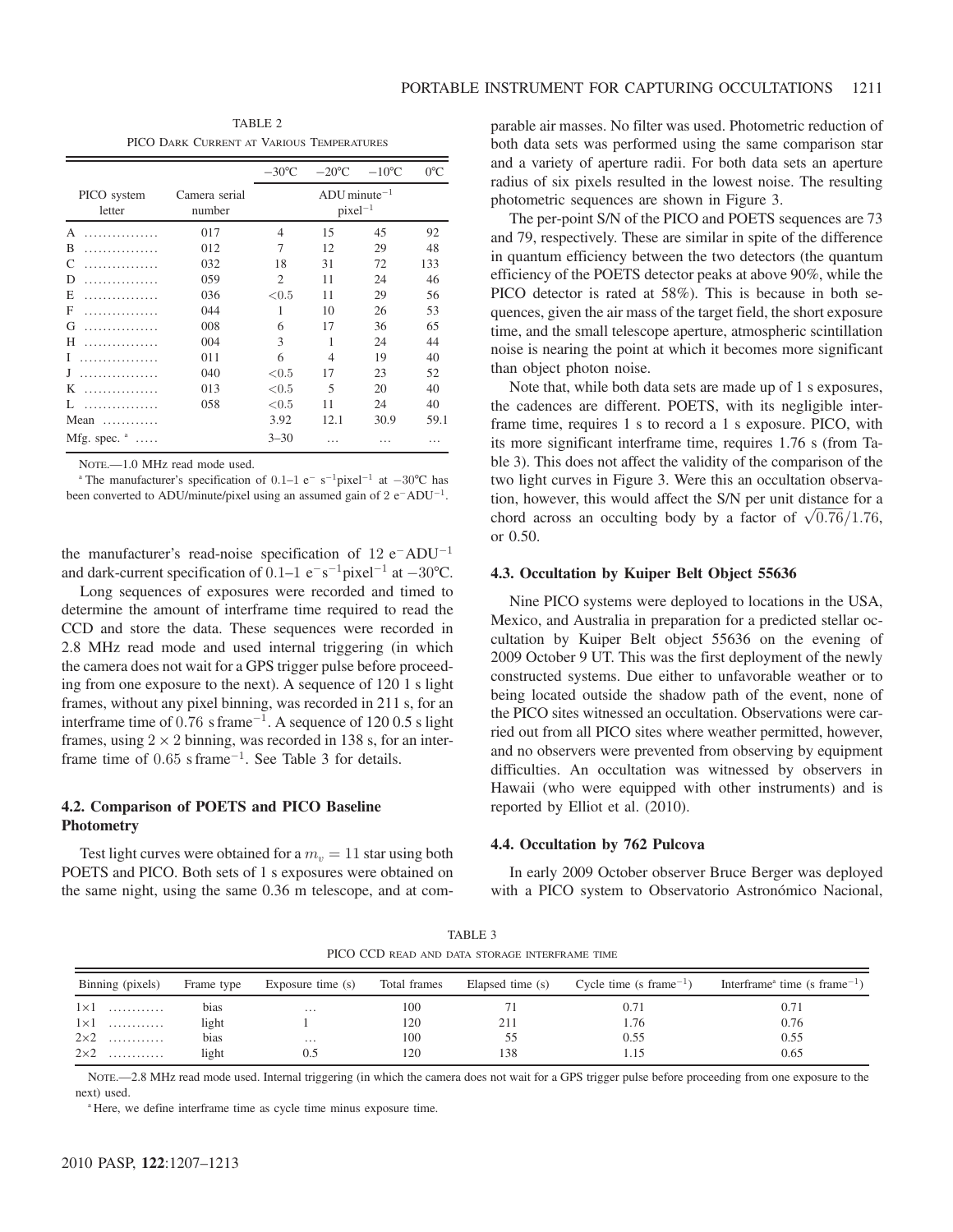

FIG. 3.—Top: Sequence of 120 1 s PICO exposures with no pixel binning. Per-point  $S/N = 73$  for the points shown. Bottom: Sequence of 120 1 s POETS exposures with no pixel binning. Per-point  $S/N = 79$  for the points shown. Each sequence has been normalized about its mean. Both sequences were recorded on the same evening, at comparable air masses, and using the same  $m<sub>v</sub> = 11$  target star and 0.36 m telescope. Note that, due to CCD read time and data storage overhead, each exposure cycle in the PICO sequence required 1.76 s rather than the 1 s required for each exposure cycle in the POETS sequence.

San Pedro Mártir, Baja, California, as part of the KBO occultation observing campaign described in § 4.3. Two nights before the event, on the morning of 2009 October 8 UT, he observed the occultation of a  $m_r = 11.9$  star by minor planet 762 Pulcova using PICO and the 1.5 m telescope at San Pedro Mártir. Seeing was roughly 1" (FWHM). The moon was 27 deg away from the observed field and was 81% illuminated. Internal (non-GPS) triggering was used. A sequence of 1102 1 s exposures with



FIG. 4.—Occultation of a  $m_r = 11.9$  star by minor planet 762 Pulcova on 08 2009 October UT. One-second PICO exposures with  $2 \times 2$  binning and a cadence of approximately one frame per 1.63 s, 1.5 m telescope used. Each value represents the combined light from 762 Pulcova and the star. Values are unbinned in time. The outlying point occurring approximately 42 s after the midtime is the result of a particle striking the CCD inside of the photometric aperture used in reduction.  $S/N = 129$  per point for the points shown (omitting the points recorded during the occultation itself and the one outlying point).

 $2 \times 2$  binning was recorded in 1794 s, for a cadence of approximately one frame per 1.63 s.

Our reduction of this data set, using sky-subtracted aperture photometry with an aperture radius of 40 pixels, produces the light curve shown in Figure 4. The outlying point occurring approximately 42 s after the event midtime is the result of a particle striking the CCD inside of the photometric aperture used in reduction.  $S/N = 129$  per point for the points shown (omitting the points recorded during the occultation itself and the one outlying point).

#### 5. CONCLUSIONS

The observed occultation event discussed in § 4.4 can be used to predict the performance of PICO when used (with comparable telescope hardware and observing conditions) to observe other events. Such scaling arguments suggest that PICO has the sensitivity required to measure the radii of KBOs and to detect the presence of atmospheres around those objects.

Given the S/N of 129 achieved using the  $m_r = 11.9$  occultation star in § 4.4, the event would still have been marginally detectable  $(S/N = 1)$  using a star of  $m_r = 17.2$ . Given the  $m_r = 11.9$  star, the observing cadence of approximately one frame per 1.63 s achieved during the event in § 4.4, a typical KBO shadow speed of 25  $km s^{-1}$ , and the need for at least two in-occultation data points to detect an occultation, a KBO with a diameter as small as 82 km would have been detectable.

Person et al. (2008) found a density scale height (at the halflight radius) of 56.2 km for Pluto's 2007 atmosphere. They report probing a shell of atmosphere two scale heights thick. Given the observing cadence of approximately one frame per 1.63 s achieved during the event in § 4.4 and a typical KBO shadow speed of  $25 \text{ km s}^{-1}$ , 2.8 frames would have been recorded during the 2.2 s required to traverse two scale heights. This would be an insufficient number of points per scale height to usefully probe a Pluto-like KBO atmosphere, but it would be sufficient to detect the presence of such an atmosphere.

The performance of PICO does not match that of its older sibling POETS in all respects, and was never expected to. The PICO design consciously accepts a reduction in cadence (versus POETS) in exchange for lower cost (and size) in order to allow the construction of far more systems. As a result, dedicated, GPS-synchronized occultation cameras were placed at far more sites for the MIT/Williams-led 2009 October KBO occultation observation campaign than would have been possible using POETS systems alone.

Sky testing for this work was performed at the Massachusetts Institute of Technology George R. Wallace, Jr. Astrophysical Observatory in Westford, MA, and at the Williams College Hopkins Observatory in Williamstown, MA. We would like to thank Bruce Berger for his efforts in recording the 762 Pulcova occultation. This work was funded in part by NASA grant NNX07AK73G.